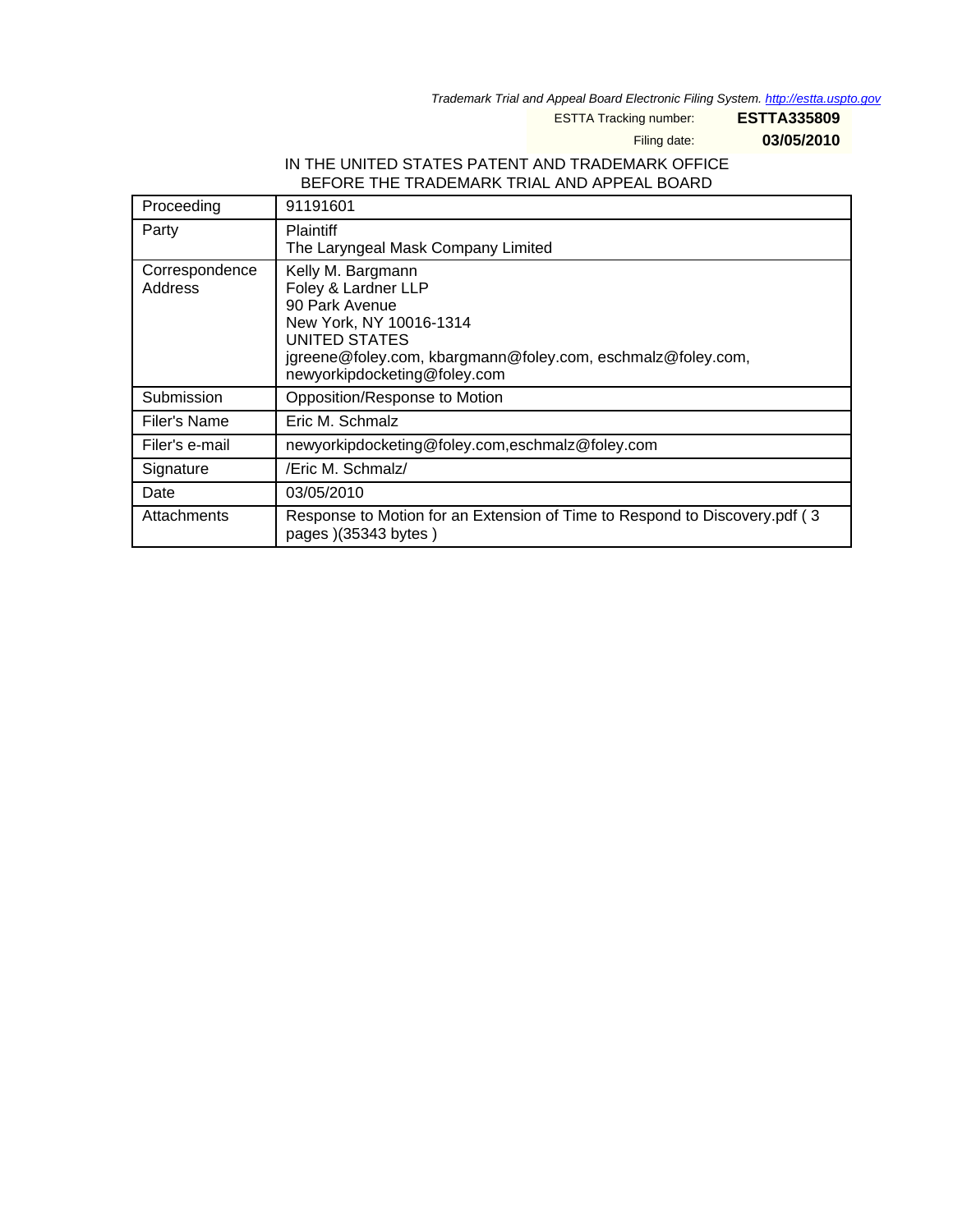# **IN THE UNITED STATES PATENT AND TRADEMARK OFFICE BEFORE THE TRADEMARK TRIAL AND APPEAL BOARD**

| In the Matter of App. Serial No.:<br>Mark:<br>Published: | 78/448,067<br>C-LMA<br>April 28, 2009 |                         |
|----------------------------------------------------------|---------------------------------------|-------------------------|
| THE LARYNGEAL MASK<br>COMPANY LTD.                       |                                       |                         |
| Opposer,                                                 |                                       |                         |
| v.                                                       |                                       | Opposition No. 91191601 |
| ANIBAL DE OLIVEIRA FORTUNA                               |                                       |                         |
| Applicant.                                               |                                       |                         |

# **OPPOSER THE LARYNGEAL MASK COMPANY LTD.'S RESPONSE TO APPLICANT ANIBAL DE OLIVEIRA FORTUNA'S REQUEST FOR AN EXTENSION OF TIME TO RESPOND TO DISCOVERY**

Opposer The Laryngeal Mask Company Ltd. ("Opposer") hereby submits its response to the motion for an extension of time to respond to discovery filed by Applicant Anibal De Oliveira Fortuna ("Applicant").

1. On January 28, 2010, Opposer served on Applicant its first sets of document requests,

interrogatories, and requests to admit.

2. Opposer served the discovery requests on Applicant by first class mail, with courtesy copies delivered via electronic transmission on January 28, 2010.

3. On March 2, 2010, Applicant filed his motion requesting an extension of time to respond to discovery for an additional ten days. A copy of Applicant's motion was sent to Opposer by email the following day.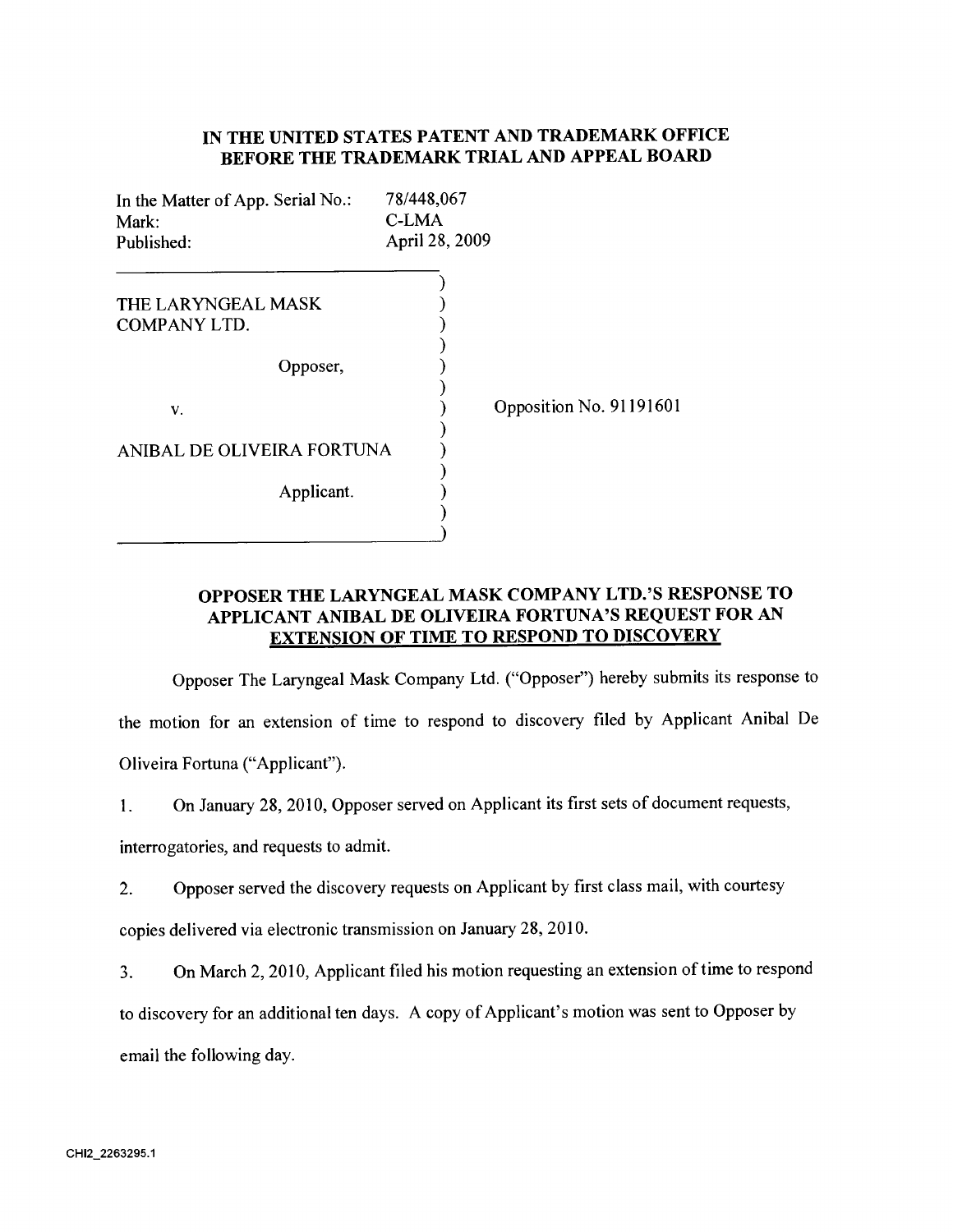4. As a basis for his motion, Applicant has stated that the Brazilian postal service is "subject to unpredictable delays" and that he only received the hard copies on February 11, 2010.

5. In addition to the hard copies that were served on Applicant, Applicant was provided with courtesy copies by electronic transmission on January 28, 2010, as has been the case with respect to all previous papers filed and served in this proceeding.

6. Opposer has requested that Applicant consent to service by electronic transmission for the duration of this proceeding to avoid the "unpredictable delays" he has identified, to the extent they exist.

7. Although Applicant never consulted with Opposer regarding Applicant's request for additional time until after he filed his motion, Opposer does not oppose Applicant's motion to extend the deadline for responding to the outstanding discovery requests to March 9, 2010.

Respectfully submitted,

#### FOLEY & LARDNER LLP

Dated: New York, New York By: /s/ James E. Griffith March 5, 2010

Jeffrey H. Greene James E. Griffith Kelly M. Bargmann Eric M. Schmalz Foley & Lardner LLP 90 Park Avenue New York, NY 10016-1314

*Attorneys for Opposer*